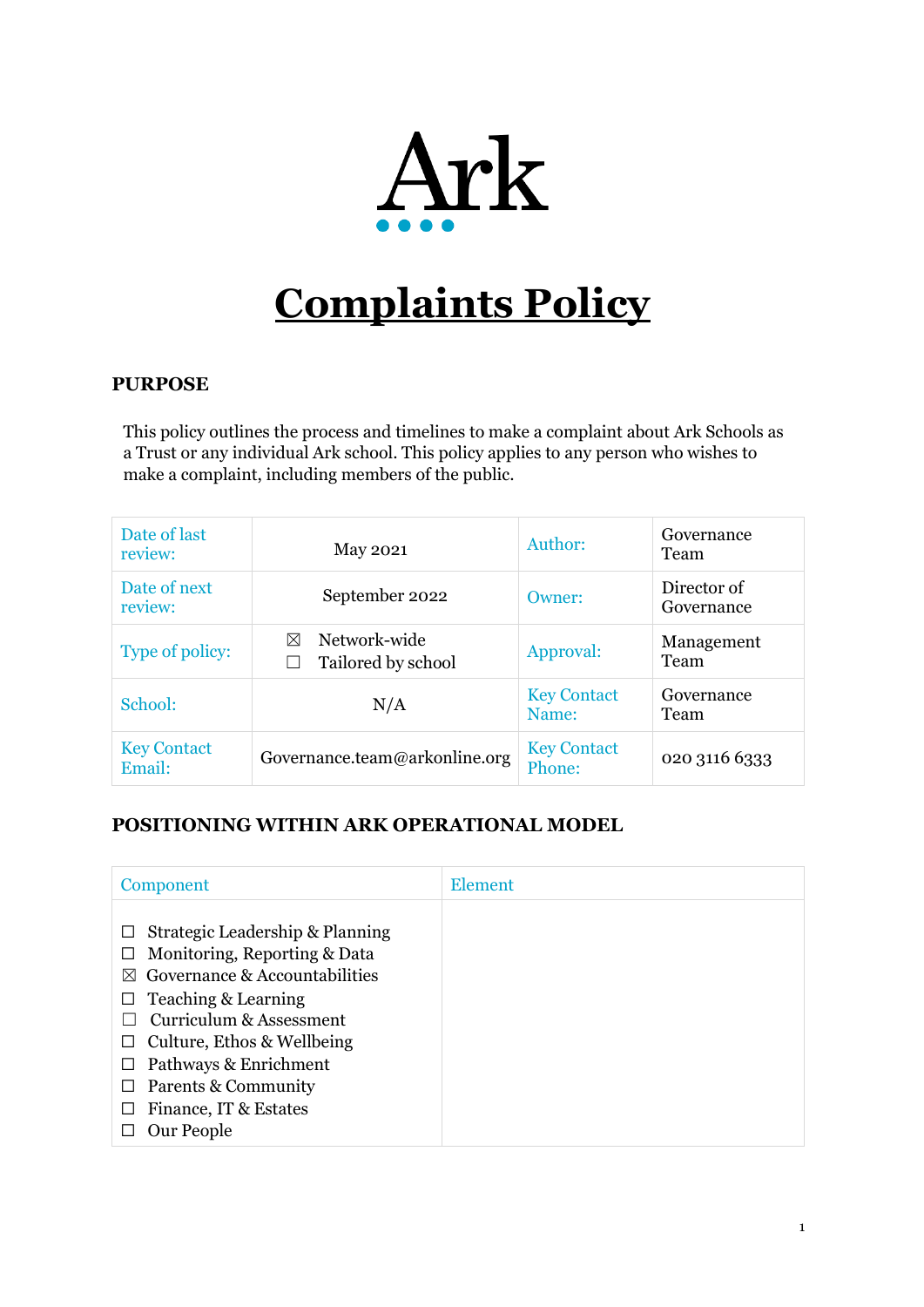# **Contents**

- 1. Introduction
- 2. Related Processes
- 3. Safeguarding
- 4. Raising Concerns
- 5. Complaints that result in staff capability and disciplinary
- 6. Procedure and Timeframes
- 7. Complaints about the Principal or Governors
- 8. Complaints about Regional Directors or Senior Management Team
- 9. Complaints about the Chief Executive Officer or Trustees
- 10. Stages of a Complaint
- 11. Reporting and Recording Complaints
- 12. Serial, Unreasonable and Duplicate Complaints
- 13. Contact Details
- 14. Relevant Legislation and Guidance

Appendix A: Formal Complaints Form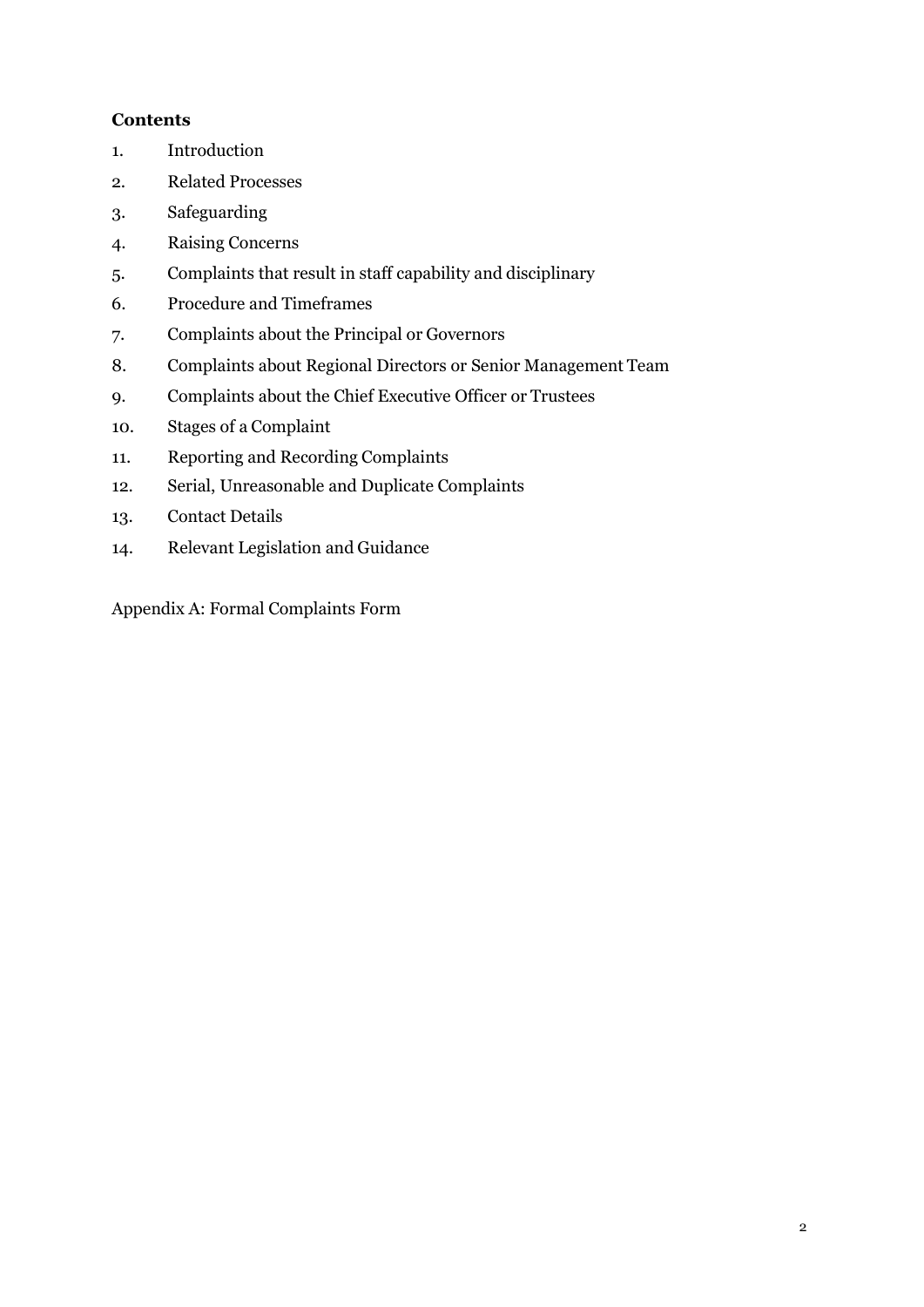# **1. Introduction**

Ark Schools is committed to providing the very best education and school experience to pupils across all our schools. We welcome any feedback as an important part of continuous improvement and accept that this will not always be positive.

When concerns are raised, they will be dealt with promptly through a fair, transparent process and without prejudice.

The following policy explains how to raise a concern or make a complaint and what process Ark Schools staff will follow to resolve the matter as quickly as possible.

#### **2. Related processes**

In some specific situations an alternative policy will need to be followed to deal with the concern appropriately. This is usually because a statutory process must be followed to meet our legal duty. The following list details some specific situations where this applies:

| <b>Subject of concern</b>                                                         | <b>Appropriate Policy</b>                                                                     | <b>Available from</b>                                                |
|-----------------------------------------------------------------------------------|-----------------------------------------------------------------------------------------------|----------------------------------------------------------------------|
| Pupil admissions                                                                  | Individual school's<br><b>Admissions Policy</b>                                               | School's website                                                     |
| Pupil exclusion                                                                   | Individual school's<br><b>Behaviour Policy</b><br>and Ark Schools<br><b>Exclusions Policy</b> | School's website                                                     |
| Staff grievance, capability<br>or disciplinary                                    | Ark Schools has network-<br>wide policies for grievance,<br>capability and disciplinary       | Internal policies <i>(available for</i><br>staff on the Ark Library) |
| Anonymous complaints                                                              | <b>Ark Schools</b><br><b>Whistleblowing Policy</b>                                            | Governance.team@arkonline.org                                        |
| <b>Subject Access (Data</b><br>Protection) and Freedom<br>of Information requests | <b>Ark Schools Data</b><br>Protection & Freedom of<br><b>Information Policy</b>               | dataprotection@arkonline.org                                         |
| Safeguarding and Child<br>Protection                                              | Individual School's<br>Safeguarding and Child<br><b>Protection Policy</b>                     | School's website                                                     |

# **Please note:**

- Where a complaint concerns a third party used by Ark Schools or by an individual Ark school **please contact the third party directly**.
- Where a complaint concerns a pupil's statutory assessment of Special Educational Needs **please contact the Local Authority directly.**

# **3. Safeguarding**

Wherever a complaint indicates that a child's safety or wellbeing is at imminent risk, Ark Schools has a duty to report this immediately to the relevant Local Authority. Any action taken will follow the Safeguarding and Child Protection Policy, available from the school's website.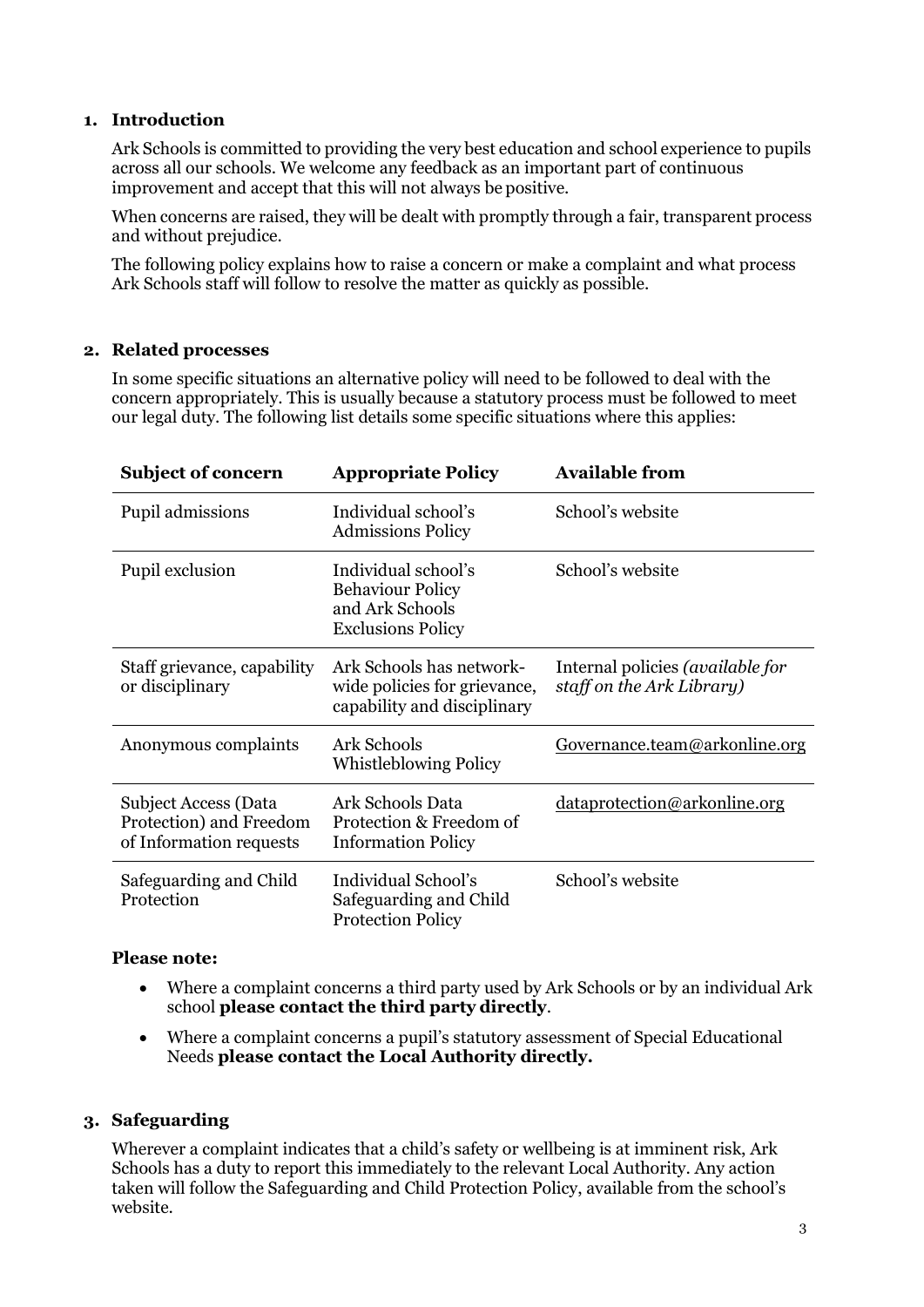## **4. Raising concerns**

Most concerns can be dealt with outside of the formal complaints process and should be raised by phone, email or in person with a relevant member of staff. The best person to speak to initially will be the member of staff who will have the best understanding of the situation and can best answer your queries, for example:

- A concern regarding homework allocation for a particular subject could be raised with the subject teacher.
- A parent's concern about their child's friendship with another child in their class could be raised with the class or form teacher.
- A concern about a member of staff could be raised with the Head of Department or Principal.

Wherever possible, informal concerns will be responded to quickly and resolved amicably. Ideally, your concern will be addressed within 24hrs or a meeting may be arranged with you to discuss the issue. However, where a matter is regarding classroom-based staff please be mindful of their availability and reasonable in your expectation of response times, particularly to concerns received by email.

# **5. Complaints that result in staff capability and disciplinary**

If, at any stage, it is necessary to undertake staff disciplinary or capability proceedings as the result of a complaint, the details of this action will remain confidential to the individual's line manager and any relevant member(s) of the Ark Central team directly involved in the proceedings. The complainant will be notified that the matter is being addressed but are not entitled to be informed of or participate in proceedings or receive any detail about them.

# **6. Procedure and Timeframes**

Wherever possible, please raise initial concerns with the relevant member of staff as detailed in section 4 of this policy. If you are not satisfied with the response and believe the issue has not been resolved, please follow the procedure below.

For the majority of complaints, Ark Schools staff will follow the timescales in this policy. However, in complex cases more time may be needed to conduct a full and fair investigation or convene a panel of governors/trustees. In this instance, extended timescales will be confirmed at the earliest possible opportunity.

Ark Schools reserves the right not to investigate complaints that have been made more than three months after the subject of the complaint took place unless in exceptional circumstances; for example: where new evidence has come to light; if the complaint is about an especially serious matter or where there is reasonable justification for why the complainant couldn't raise the matter sooner. The Principal (or Head of Team for complaints about Ark Schools as a Trust) will make the decision on whether or not to invoke the complaints procedure in this instance and inform the Regional Director/Director of Governance of the decision.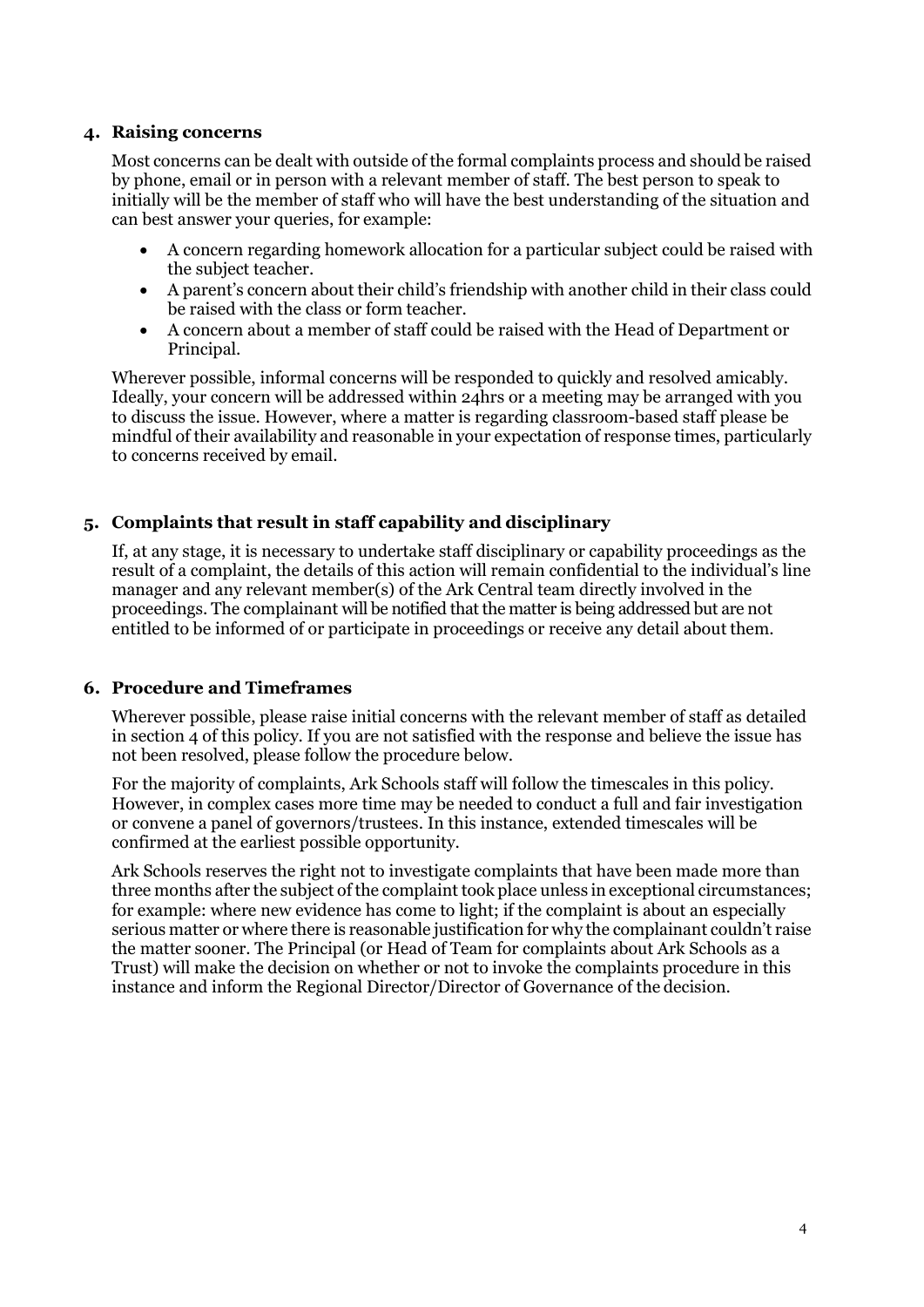

# **7. Complaints about the Principal or Governors**

Where a complaint regards a Principal this should first be raised directly with the Principal to try and resolve the issue informally. If the complainant is not satisfied with this outcome they should submit a complaint to [governance.team@arkonline.org.](mailto:governance.team@arkonline.org) The Director of Governance will then appoint a senior member of staff to begin the complaints process at stage 1.

Where a complaint regards a Governor, a complaint should be submitted to [governance.team@arkonline.org.](mailto:governance.team@arkonline.org) The Director of Governance will then begin the complaints process at stage 1.

# **8. Complaints about the Regional Director or Senior ManagementTeam**

Where a complaint regards a Regional Director (RD) this should first be raised directly with the RD to try and resolve the issue informally. If the complainant is not satisfied with this outcome they should notify the Director of Governance (see section 13 for contact details) who will then begin the complaints process at stage 1.

Where a complaint regards a member of the Senior Management Team at Ark Schools' central office the same process applies but with the CEO responsible for the investigation.

# **9. Complaints about the Chief Executive Officer or the Trustees**

Where a complaint regards the CEO this should first be raised directly with the CEO to try and resolve the issue informally. If the complainant is not satisfied with this outcome they should notify the Director of Governance. The complaints process will then begin at stage 1 with the Chair of Trustees as the individual responsible for the investigation.

Where a complaint regards a Trustee this should be raised with the Director of Governance. Informal resolution will be sought but where this fails the complaints process will begin at stage 1 with a Trustee (who is unrelated to the complaint) responsible for the investigation.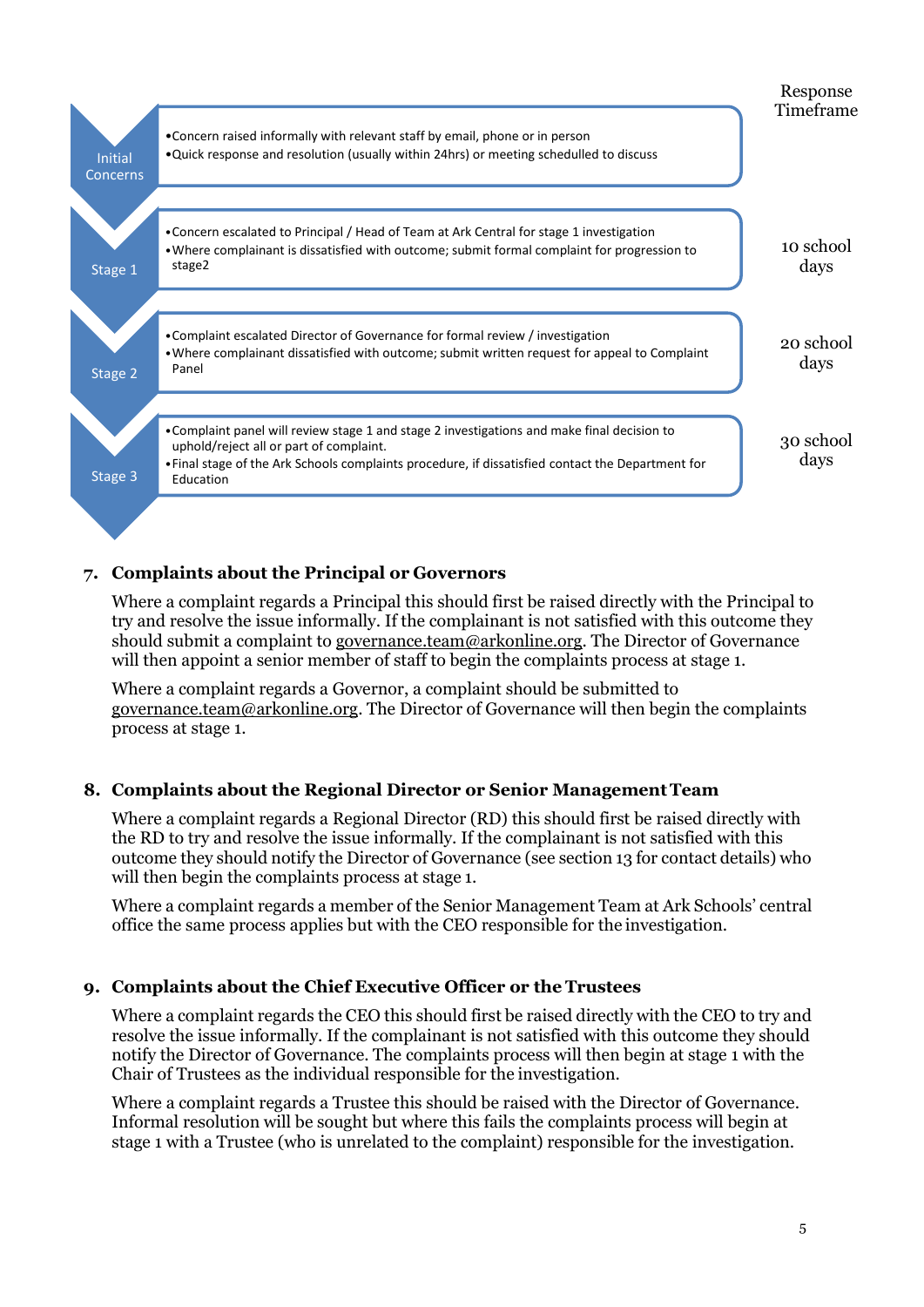# **10. Stages of a complaint**

Complaints will usually be handled in the order and procedure outlined below, from Stage 1 to Stage 3 consecutively. However, in exceptional circumstances and at the discretion of the Director of Governance the process may begin at Stage 2. The first point of contact for making a complaint is the **school's main email address** (available on the school's website) or the Governance Team [\(governance.team@arkonline.org\)](mailto:governance.team@arkonline.org) who can forward your complaint onto the relevant party.

At each stage of the process, the complainant should clarify what their complaint is regarding and what outcomes would resolve the matter for them. Complainants are not able to change the subject of their complaint or add new, unrelated concerns throughout the process. New concerns should be raised as a separate complaint.

# **Stage 1**

If an initial concern has been raised and the complainant feels the issue has not been addressed or if the school/department recommends the initial concern warrants more detailed investigation, a stage 1 investigation will be conducted following the below process:

i. Complainant contacts the **main school email address** (available on the school's website) or [governance.team@arkschools.org](mailto:governance.team@arkschools.org) to request their concern is investigated.

The complainant should explain in writing:

- A summary of the complaint
- Who has been involved *(use job titles if names are not known)*
- Anything that has already been done to resolve the matter and why this is not satisfactory
- What is needed to resolve the complaint *(e.g. an explanation / apology / further action)*
- ii. Within two school<sup>[1](#page-5-0)</sup> days a response will be given to acknowledge receipt of the complaint, confirm who the complaint has been forwarded to for investigation and the timescales for a response.
- iii. The Principal (or Head of Team for complaints about Ark Schools) may conduct the stage 1 investigation themselves or instruct an appropriatemember of their team to conduct the investigation.
- iv. The outcome(s) of the investigation will be provided to the complainant in writing within ten school days of confirming an investigation will be undertaken.
- v. If the complainant is not satisfied with the outcome they may request the complaint is escalated to stage 2 by submitting a formal complaint t[o](mailto:info@arkonline.org) [governance.team@arkonline.org.](mailto:info@arkonline.org) Where possible, **please use the Formal Complaint Form (available at appendix A**) to submit a formal complaint although any complaint marked as 'formal' and submitted in writing will be accepted.
- vi. Written records of the complaint and stage 1 investigation will be held at the school for twelve months, in line with the principles of the Data Protection Act 2018.

# **Stage 2 (Formal Complaint)**

If the complainant is not satisfied with the outcome at stage 1, they may submit a formal complaint to [governance.team@arkonline.org](mailto:governance.team@arkonline.org) outlining what they are not satisfied with and what outcomes they are seeking to resolve the matter.

vii. Within two school days a response will be given to acknowledge receipt of the formal complaint, confirm who the complaint has been forwarded to and the timescales for a response.

<span id="page-5-0"></span><sup>1</sup> A school day does not include weekends, bank holidays or periods of time when the school is closed for school holidays.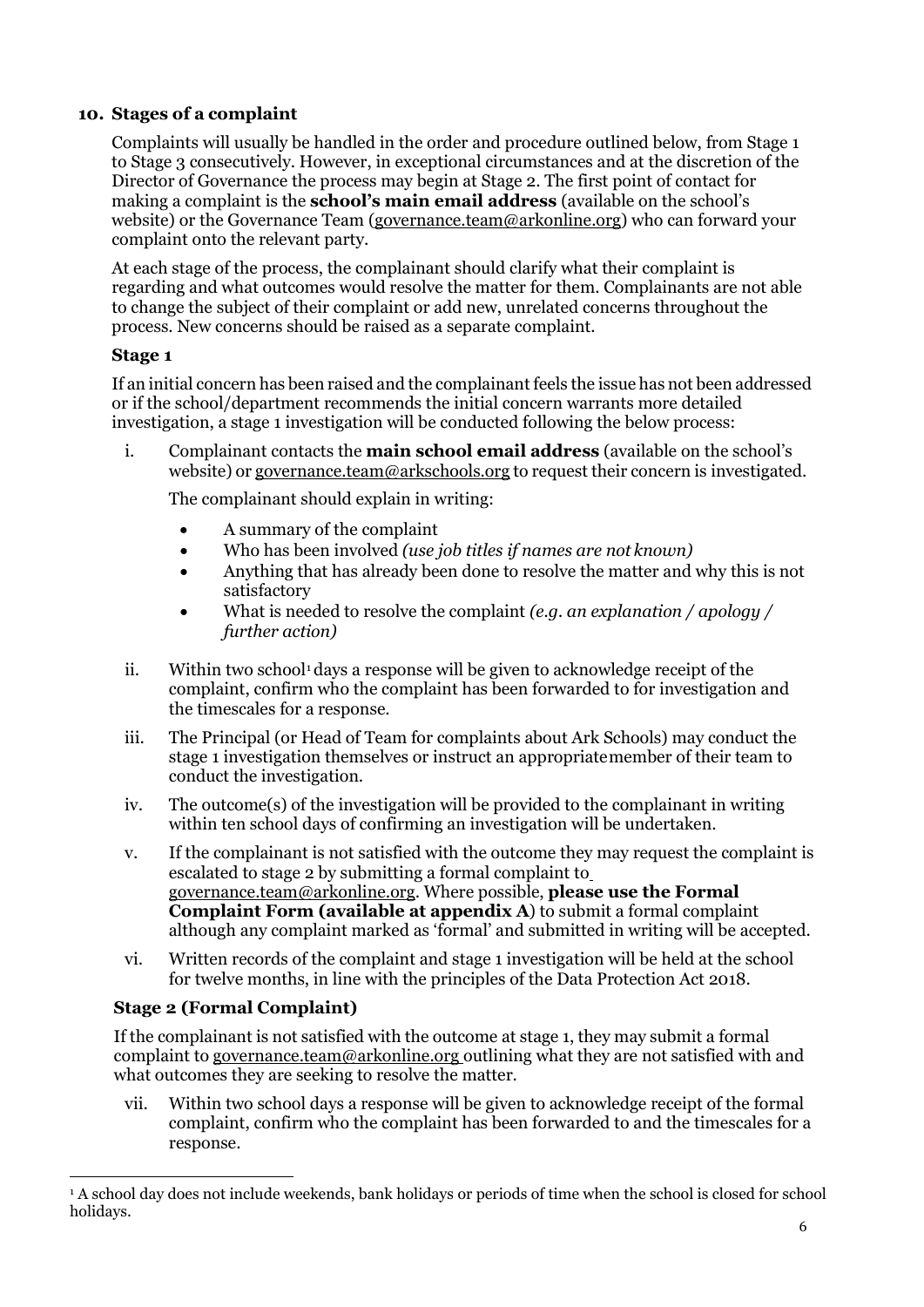- viii. The Director of Governance may conduct the stage 2 formal investigation themselves or appoint an appropriate person to review the complaint (the Reviewer), The Reviewer may conduct the investigation themselves or instruct another person to assist them (the investigator)
- ix. The Reviewer/investigator will consider any evidence they deem relevant to the complaint; this may include but is not limited to:
	- The formal complaint from the complainant
	- Written records from Stage 1
	- Previous correspondence regarding the complaint
	- A statement from the complainant
	- A statement from any individual who is the subject of the complaint
	- Any supporting evidence from either party
	- Interview with anyone relevant to the complaint
- x. The Reviewer/ investigator may decide to meet with the complainant, or anyone who is the subject of the complaint, if they feel it would be appropriate for the investigation; however, there is no expectation that an investigation will always include this.
- xi. The Reviewer will consider the findings and evidence from the formal investigation and confirm the outcome in writing within twenty school days of confirming a formal investigation will be undertaken.

The Reviewer can:

- Uphold the complaint and direct relevant action to resolve it
- Reject the complaint, stating the rationale for this decision, and provide the complainant with details of the stage 3 appeals process
- Uphold the complaint in part (i.e. uphold part of the complaint but not all of it) and direct relevant action to resolve the specific aspect of the complaint which has been upheld.
- xii. If the complainant is not satisfied with the outcome of the stage 2 formal investigation, they may appeal to a Complaint Panel (stage 3). This request should be made in writing to [governance.team@arkonline.org.](mailto:governance.team@arkonline.org)

# **Stage 3 –Complaint Panel (final stage)**

If the complainant is not satisfied with the decision made at stage 2: formal investigation, or unhappy with the investigation process, they may request an appeal to a Complaint Panel.

Where the complaint is regarding an individual Ark school the Complaint Panel will be made up of two Governors from the school's Local Governing Body (LGB) and one person who is independent of the management and running of the school.

Where the complaint is regarding Ark Schools as a Trust, the Complaint Panel will be made up of two Ark Schools Trustees and one person independent of the Trust.

The complainant must request an appeal panel in writing within 10 school days of receiving the decision after the stage 2 formal investigation or it will not be considered, except in exceptional circumstances. The request should outline what the complainant is dissatisfied with from the stage 2 response and what outcomes would resolve the matter for them. Any aspect of the complaint which was upheld at stage 2 may not be escalated to stage 3.

Requests should be sent to [governance.team@arkonline.org;](mailto:governance.team@arkonline.org) on receipt of this request, the following process will be followed:

- xiii. The Complaint Panel clerk will write to the complainant within five school days to confirm receipt of the request and provide details of further action to be taken.
- xiv. The clerk will convene a panel of two governors/trustees and one independent person. All three panel members will have had no prior involvement in the matter.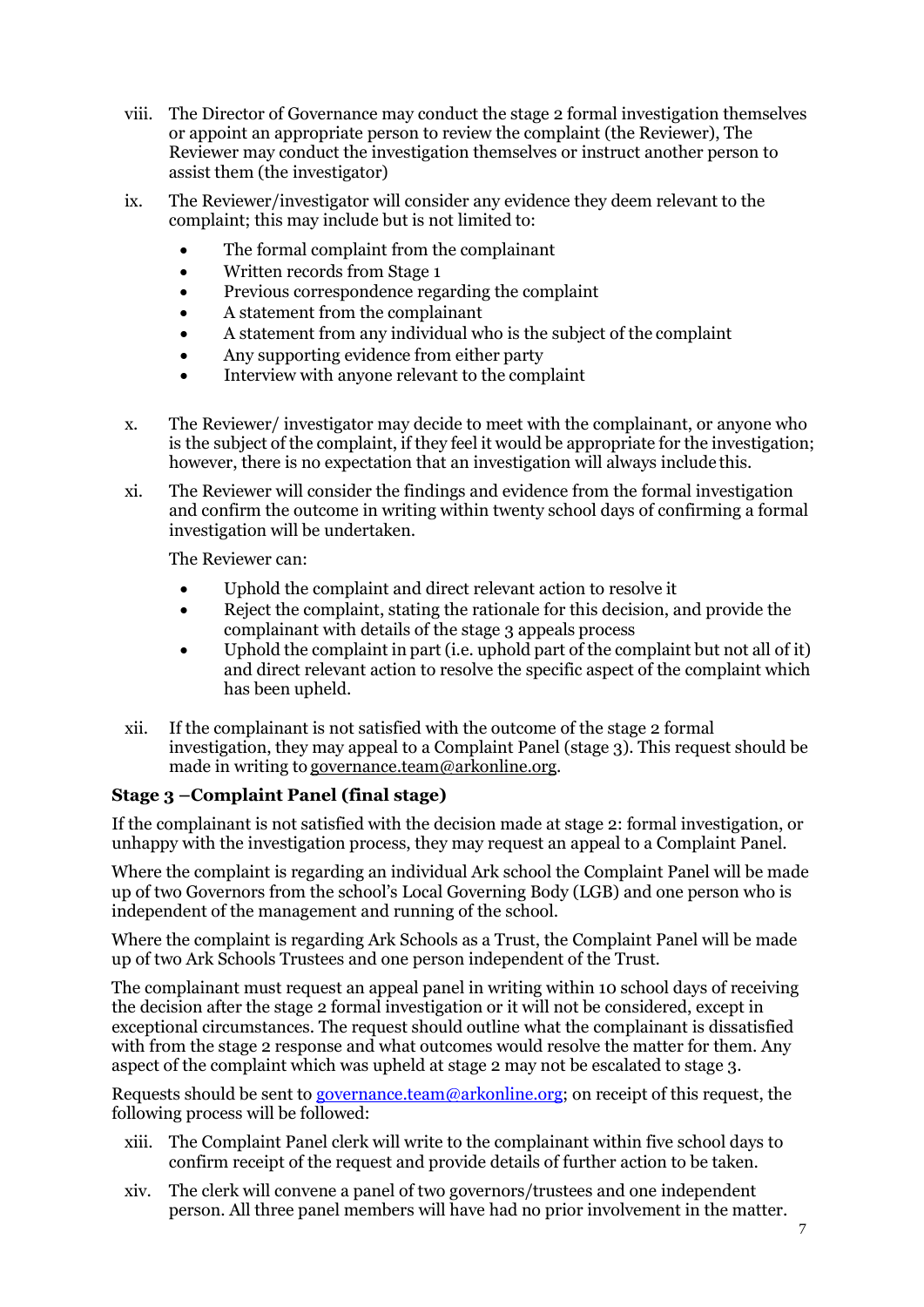- xv. The appeal meeting will take place within thirty school days from the date the clerk acknowledged the complainant's request for an appeal panel.
- xvi. All supporting evidence and paperwork will be circulated to panel members and attendees five school days prior to the meeting. No late papers or written evidence will be considered unless in exceptional circumstances.
- xvii. In addition to the three panel members the following parties will be invited to attend the meeting:
	- The complainant
	- The person responsible for the stage 2 formal review
	- Where the complaint regards a member of staff; the staff member who is the subject of the complaint

The complainant is able to bring a companion with them to the hearing if they wish. Where the subject of the complaint is about a member of staff, that member of staff may also bring a companion with them.

The companion will be a friend or colleague. Neither party may bring legal representation with them.

- xviii. If the attendance of any pupil is required at the hearing, parental permission will be sought if they are under the age of 18. Extra care will be taken when a panel hearing involves the attendance of children and, where possible, alternative methods of providing the child's evidence/input will be used.
- xix. The panel can make the following decisions:
	- Dismiss the complaint in whole or in part
	- Uphold the complaint in whole or in part
	- Decide on the appropriate action to be taken to resolve the complaint
	- Recommend changes to the Trust or school's systems or procedures to ensure that problems of a similar nature do not recur.
- xx. All parties who attend the meeting will be informed in writing of the outcome of the appeal within five school days of the hearing date. A copy of the panel's findings and recommendations will be provided to the complainant and, where relevant, the person complained about.

Stage 3: Complaint Panel is the final stage of Ark Schools' complaints process. The Trust or school will not consider the complaint beyond this point. If the complainant remains dissatisfied and wishes to take the complaint further, they should contact the Department for Education (see section 13 for details).

# **11. Reporting and Recording Complaints**

A written record of all formal complaints will be held centrally by Ark Schools, including which stage of the complaints procedure they were resolved, and any action taken by the school as a result of the complaint (regardless of whether it was upheld or not).

Where a complaint progresses to stage 3 (Governor Panel), the findings and recommendations made by the panel will be sent in writing to all parties and made available for inspection on the school premises by a representative of Ark Schools and the Principal.

All correspondence, statements and records relating to individual complaints will be kept confidential, except where the Secretary of State or a body conducting an inspection under section 109 of the 2008 Act requests access to them.

# **12. Serial, Unreasonable and Duplicate Complaints**

**i. Serial Complaints**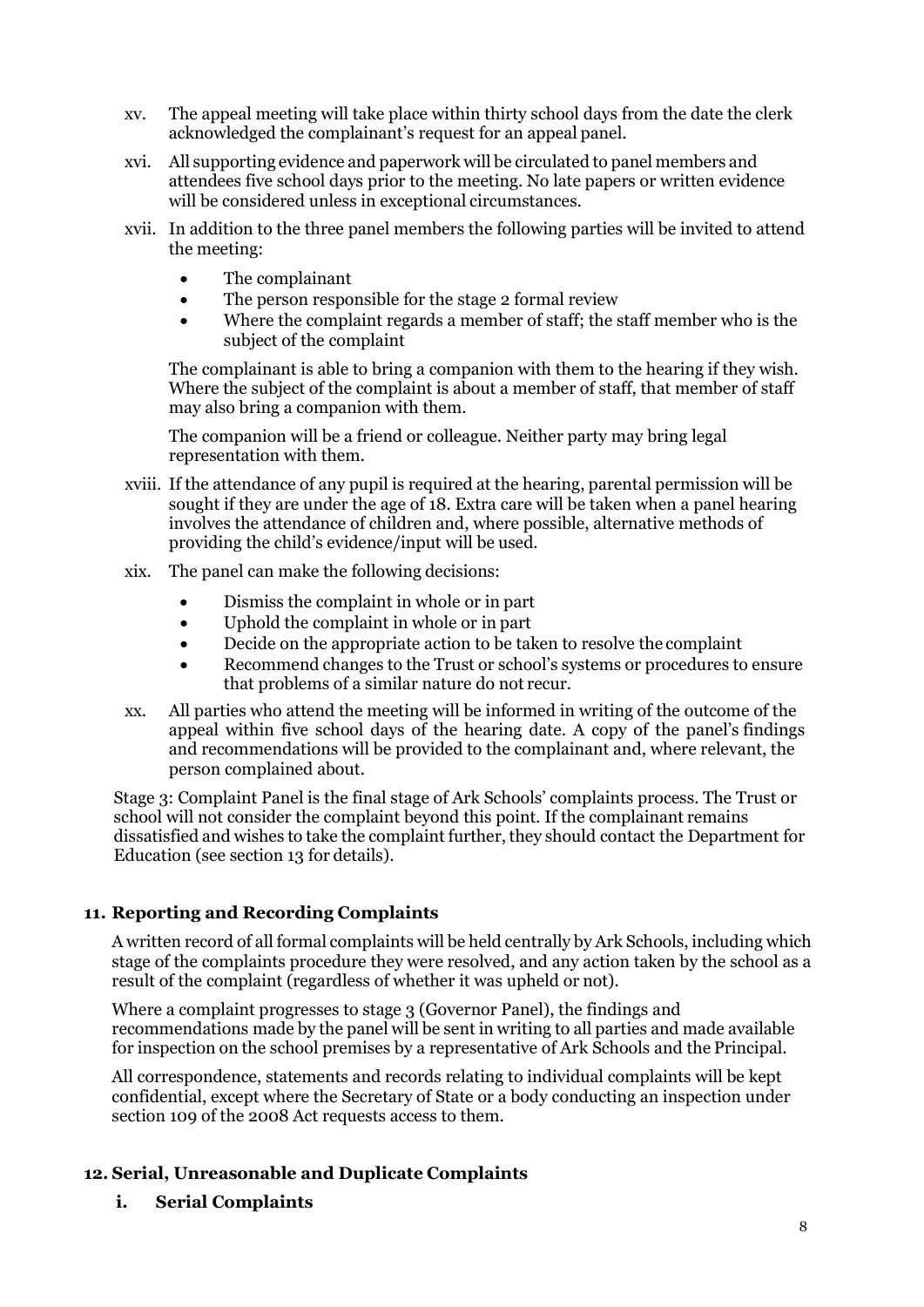Where a complainant raises an issue that has already been dealt with via the complaints process in this policy, and the procedure has been completed, the issue will not be reinvestigated unless in exceptional circumstances, such as where new and relevant evidence has been provided.

If a complainant persists in raising the same, or substantially similar, issue the Director of Governance will confirm in writing that their complaint has been dealt with fully in line with this policy and the case is now closed. They will also provide details of how to raise the issue with the Department for Education if they wish to take the matter further.

# **ii. Unreasonable Complaints**

The Principal/Head of Team will use their discretion to choose not to investigate complaints which are deemed to be unreasonable or persistent. Where this decision has been made, they must inform the Regional Director (RD)/Director of Governance (DoG) of this decision, explaining the nature of the complaint and their reasons for choosing not to investigate. If the RD/DoG deems it appropriate they may redirect the Principal/Head of Team to investigate the complaint. The complaints procedure will then commence.

Unreasonable complaints include, but are not limited to, the following scenarios:

- the complainant refuses to cooperate with the school's relevant procedures
- the complainant changes the basis of their complaint as the investigation progresses
- the complainant seeks an unrealistic outcome
- the previous stage upheld the complaint or in the reasonable opinion of the RD/DoG provided recommendations that would address all the issues raised
- excessive demands are being made of the time of staff and governors which are clearly intended to aggravate and/or cause disruption
- the complainant acts in a way that is offensive, abusive or discriminatory

If the RD/DoG upholds the decision not to investigate an unreasonable complaint and the complainant deems this decision to be so unreasonable that no other rational body in the same position would have made this decision, then the complainant may write to the Department for Education (see section 13 for contact details).

# **iii. 'Frivolous' and 'Vexatious' Complaints**

In cases where the school or Trust have taken every reasonable step to address a complainants' concerns and given a clear statement of the position and/or options the decision may be taken that no further response will be made to the complainant. The Principal will make a recommendation to the DoG providing full reasonings. The DoG who will either confirm the Principal's recommendation and inform the complainant or direct that the complaint be addressed using the process set out above.

The characteristics of a 'frivolous' or 'vexatious' complaint are:

- complaints which are obsessive, persistent, harassing, prolific, repetitious
- insistence upon pursuing unmeritorious complaints and/or unrealistic outcomes
- insistence upon pursuing meritorious complaints in an unreasonable manner
- complaints which are designed to cause disruption or annoyance
- demands for redress that lack any serious purpose or value

# **iv. Duplicate Complaints**

When a complaint has been through the full complaints process and is closed, any subsequent complaint received from a spouse, partner, grandparent or child (where the child is a subject in the complaint) about the **same** subject matter will be deemed a duplicate complaint.

In this instance, the complainant will be informed that the matter has already been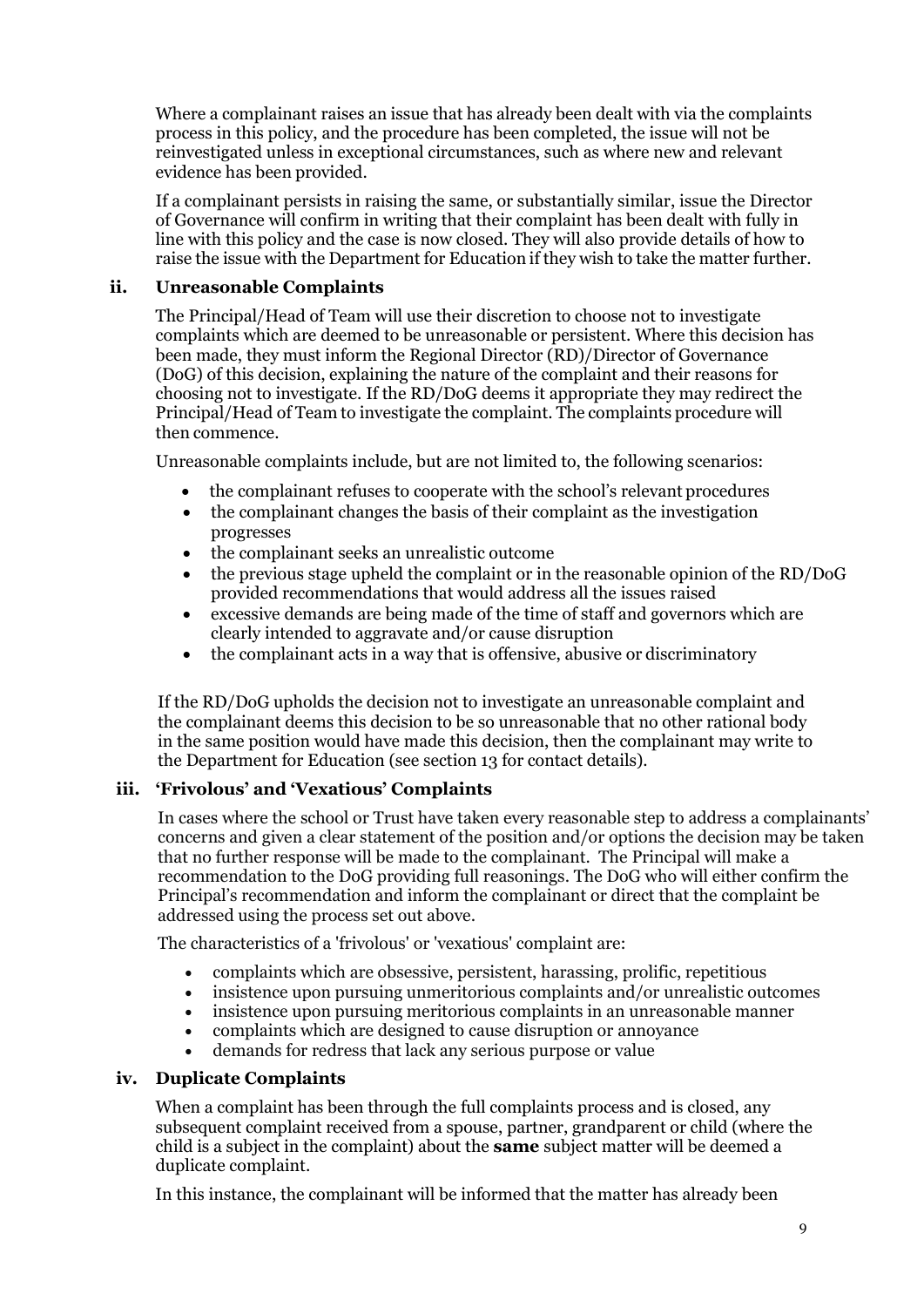considered and the full complaint process completed. Ark Schools will therefore not reinvestigate the matter. The complainant will be advised to contact the Department for Education if they are unhappy with Ark Schools' handling of the original complaint.

Before deciding that a complaint will be treated as 'duplicate', Ark Schools will take care to ensure there are no new aspects to the complaint that have not previously been considered. Any new aspect identified will be investigated through the full complaint process as a new complaint.

# **13. Contact Details**

- i. Initial concerns and stage 1 complaints should be submitted to the **school's main email address** (available on the school's website). Stage 1 complaints can also be submitted to the Governance Team [\(governance.team@arkonline.org\)](mailto:governance.team@arkonline.org) who will forward your concern to the relevant person.
- ii. Queries about the complaints process and stage 2/formal complaints should be sent to [governance.team@arkonline.org.](mailto:governance.team@arkonline.org)
- iii. Complaints about Governors, Directors and Trustees should be sent to [governance.team@arkonline.org,](mailto:governance.team@arkonline.org) addressed to the Director of Governance.
- iv. If the complainant feels that Ark Schools has acted unreasonably in the handling of a complaint, they can complain to the Department for Education **after** the complaints process has been fully completed. Please note that 'unreasonable' is used in a legal sense and means acting in a way that no reasonable school or authority would act in the same circumstances.

[www.education.gov.uk/contactus](http://www.education.gov.uk/contactus) Tel:0370 000 2288

Education and Skills Funding Agency Cheylesmore House 5 Quinton Road Coventry CV1 2WT

# **14. Relevant Legislation and Guidance**

[The Equality Act 2010](https://www.legislation.gov.uk/ukpga/2010/15/contents)

[The Data Protection](http://www.legislation.gov.uk/ukpga/2018/12/contents/enacted) Act 2018

[Education Act 2011](http://www.legislation.gov.uk/ukpga/2011/21/contents/enacted)

The [Education \(Independent School](http://www.legislation.gov.uk/uksi/2014/3283/schedule/made) Standards) Regulations 2014

The Department for Education: [Best Practice Guidance for school complaints procedures](https://www.gov.uk/government/publications/school-complaints-procedures/best-practice-advice-for-school-complaints-procedures-2019)  2019